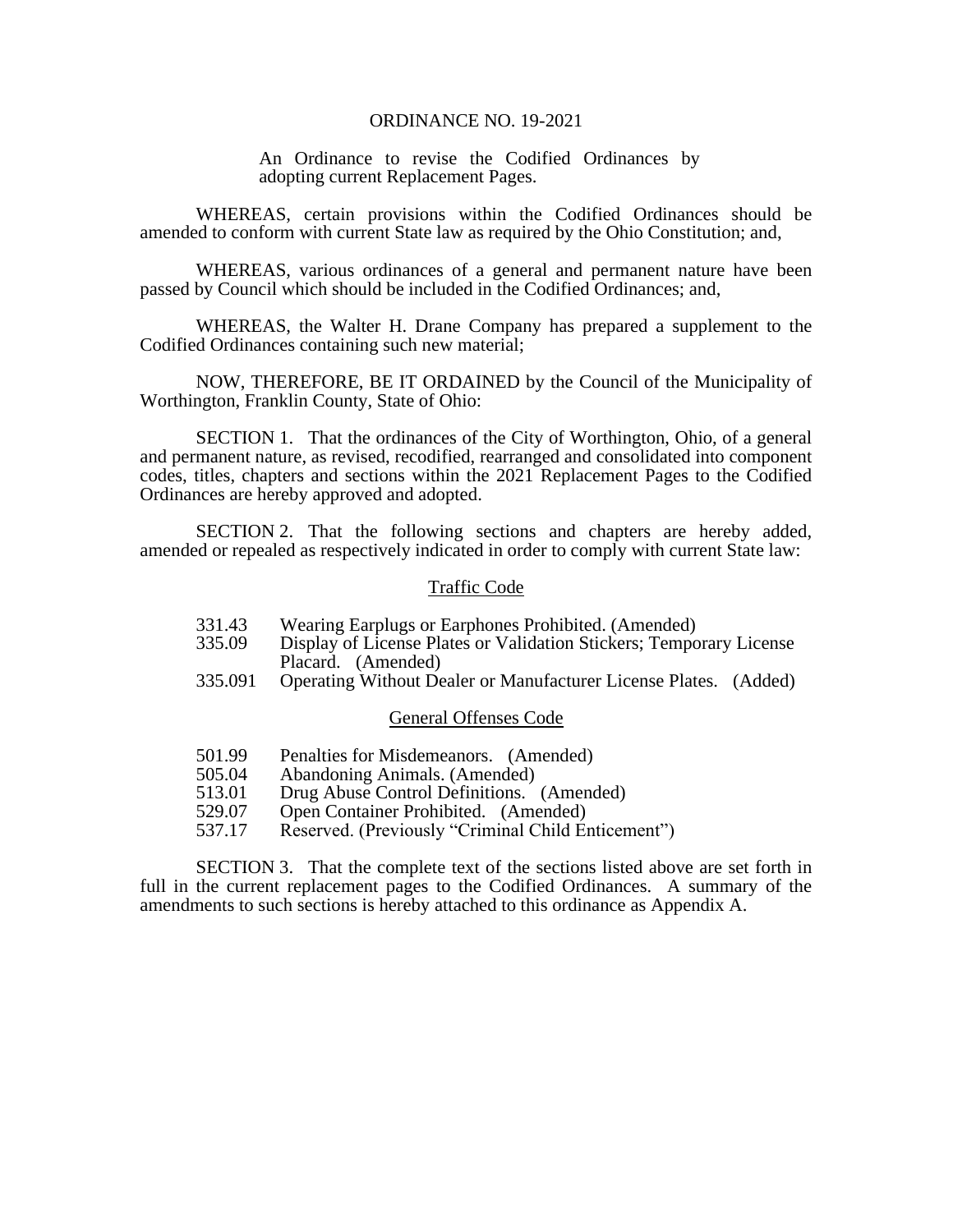## ORDINANCE NO. 19-2021

SECTION 4. That notice of passage of this Ordinance shall be posted in the Municipal Administration Building, the Worthington Library, the Griswold Center and the Worthington Community Center and shall set forth the title and effective date of the Ordinance and a statement that the Ordinance is on file in the office of the Clerk of Council. This Ordinance shall take effect and be in force from and after the earliest period allowed by law and by the Charter of the City of Worthington Ohio.

Passed June 7, 2021

 /s/ Bonnie D. Michael President of Council

Attest:

 /s/ Ethan Charles Barnhardt Acting Clerk of Council Effective June 30, 2021

Introduced May 17, 2021 P.H. June 7, 2021